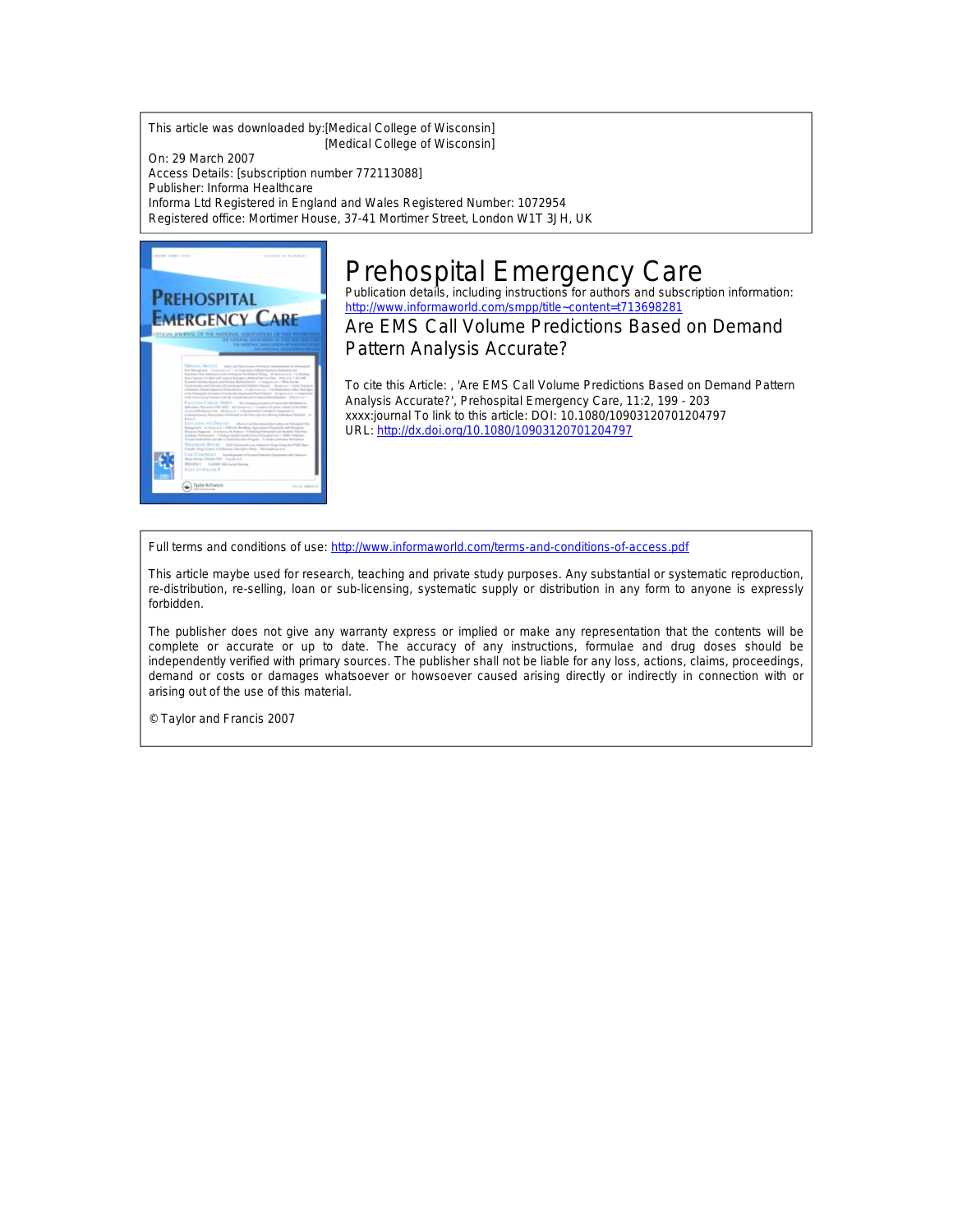# **ARE EMS CALL VOLUME PREDICTIONS BASED ON DEMAND PATTERN ANALYSIS ACCURATE?**

Lawrence H. Brown, E. Brooke Lerner, Baxter Larmon, Todd LeGassick, Michael Taigman

**ABSTRACT** 

Most EMS systems determine the number of crews they will deploy in their communities and when those crews will be scheduled based on anticipated call volumes. Many systems use historical data to calculate their anticipated call volumes, a method of prediction known as demand pattern analysis. **Objective.** To evaluate the accuracy of call volume predictions calculated using demand pattern analysis. **Methods.** Seven EMS systems provided 73 consecutive weeks of hourly call volume data. The first 20 weeks of data were used to calculate three common demand pattern analysis constructs for call volume prediction: average peak demand (AP), smoothed average peak demand (SAP), and 90th percentile rank (90%R). The 21st week served as a buffer. Actual call volumes in the last 52 weeks were then compared to the predicted call volumes by using descriptive statistics. **Results.** There were 61,152 hourly observations in the test period. All three constructs accurately predicted peaks and troughs in call volume but not exact call volume. Predictions were accurate (±1 call) 13% of the time using AP, 10% using SAP, and 19% using 90%R. Call volumes were overestimated 83% of the time using AP, 86% using SAP, and 74% using 90%R. When call volumes were overestimated, predictions exceeded actual call volume by a median (Interquartile range) of 4 (2– 6) calls for AP, 4 (2–6) for SAP, and 3 (2–5) for 90%R. Call volumes were underestimated 4% of time using AP, 4% using SAP, and 7% using 90%R predictions. When call volumes were underestimated, call volumes exceeded predictions by a median (Interquartile range; maximum under estimation) of 1 (1–2; 18) call for AP, 1 (1–2; 18) for SAP, and 2 (1–3; 20) for 90%R. Results did not vary between systems. **Conclusion.**

Generally, demand pattern analysis estimated or overestimated call volume, making it a reasonable predictor for ambulance staffing patterns. However, it did underestimate call volume between 4% and 7% of the time. Communities need to determine if these rates of over- and underestimation are acceptable given their resources and local priorities. **Key words:** emergency medical services; health services needs and demand; health resources.

PREHOSPITAL EMERGENCY CARE 2007;11:199–203

#### **INTRODUCTION**

In 1983 Stout first described the concept of System Status Mangement. $1$  This term was intended to describe any system used by a community to determine where available ambulances should be placed while they await the next request for emergency aid. In general, EMS systems strive to achieve the shortest possible time interval between a request for emergency medical assistance and arrival of emergency personnel at the patient's side. This is because for some disease processes, decreased time to emergency care may improve patient outcome. However, minimizing prehospital response time is a balance between having sufficient numbers of staffed ambulances available to respond to requests for aid, while not wasting community resources by having too many providers waiting idly for requests.<sup>2</sup>

One method of analyzing data for System Status Management is through demand pattern analysis. This type of analysis is intended to provide adequate emergency response capacity for typical peak demands, with excess capacity during nonpeak times kept to a minimum or used for nonemergency responses. Demand pattern analysis is usually calculated by using 20 weeks of baseline data and one of three mathematical constructs. These include average peak demand (AP) (Figure 1), smoothed average peak demand (SAP) (Figure 2), and the 90th percentile for ranked demand (90%R) (Figure 3). Individual systems choose the construct that best meets their individual needs.

Although System Status Management is widely used, there have been no published analytic studies evaluating the process.<sup>3</sup> This study is the first to begin the process of scientifically evaluating demand pattern analysis and its ability to forecast calls. The purpose of this study is to determine whether demand pattern analysis calculations based on 20-week historical data accurately predict EMS call volume over the subsequent year.

Received September 19, 2006, from the Department of Emergency Medicine, SUNY Upstate Medical University, Syracuse, NY (LHB); the Department of Emergency Medicine, University of Rochester, Rochester, NY (EBL); the UCLA Center for Prehospital Care, Los Angeles, CA (BL, TL); and the University of Maryland Baltimore County Department of Emergency Health Services (MT). Revision received December 11, 2006; accepted for publication December 12, 2006.

LHB is currently with James Cook University School of Public Health and Tropical Medicine, Townsville, QLD, Australia.

EBL is currently with the Department of Emergency Medicine at the Medical College of Wisconsin, Milwaukee, WI.

Presented at the Society for Academic Emergency Medicine, Annual Meeting, May 2006, in San Francisco, CA.

Address correspondence and reprint requests to: E. Brooke Lerner, PhD, Department of Emergency Medicine, Medical College of Wisconsin, 9200 W. Wisconsin Ave., Milwaukee, WI 53226. e-mail: <EBLerner@mcw.edu>.

doi: 10.1080/10903120701204797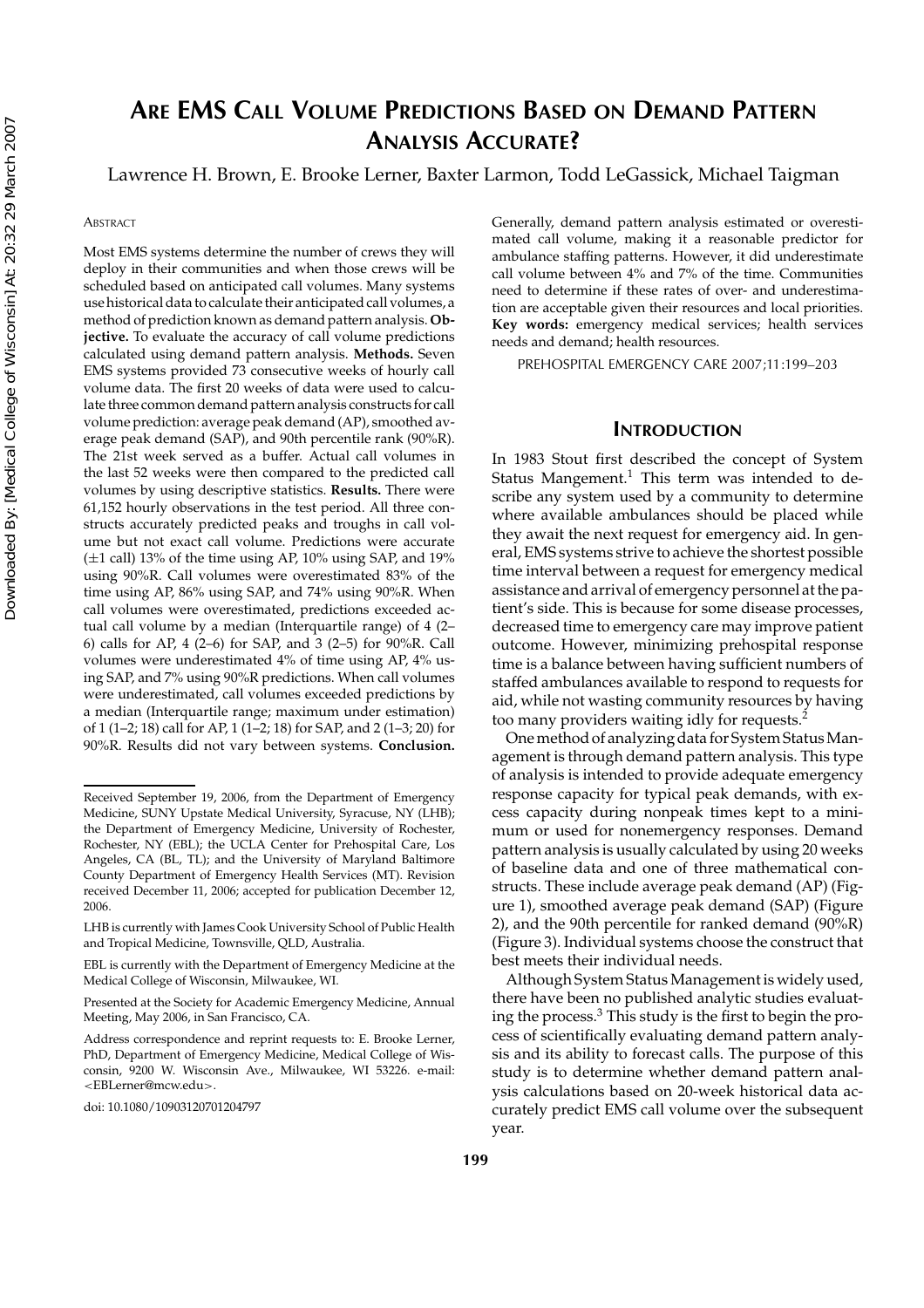$= \{ [Max(WK_1HR_i \text{ to } WK_{10}HR_i)] + [Max(WK_{11}HR_i \text{ to } WK_{20}HR_i)] \} / 2$ 

where Max is the highest observed number of calls during the selected hour over the baseline period, and j can be equal to 1 to 168. A separate calculation is made for each hour of each day; thus, a total of 168 (24 hours times 7 days) separate calculations should be made. Further, a baseline period of 20 weeks is required where WK<sub>1−10</sub> is equal to the first 10 weeks in the base period and  $WK<sub>11–20</sub>$  is equal to the last 10 weeks in the base period.

FIGURE 1. Formula for average peak demand.

# **METHODS**

# **Design**

This study was a retrospective analysis of call volume data from seven EMS agencies maintained by a single syndromic surveillance service. The study was determined to be exempt from review by the Institutional Review Boards at the University of California at Los Angeles, State University of New York, Upstate Medical University, and the University of Rochester, School of Medicine.

# **Setting and Subjects**

Seven EMS systems who are members of the Coalition of Advanced Emergency Medical Services (CAEMS) agreed to participate and make their data available for this study. Each of these agencies provides call volume data to FIRSTWATCH, a syndromic surveillance and data intelligence service. Call volume data are maintained in a centralized data warehouse and are updated electronically via downloads from each EMS agency's computer aided dispatch system.

The seven participating EMS systems are geographically dispersed throughout the continental United States, serve urban, rural, and mixed areas with populations ranging from 197,790 to 930,000 people, covering land areas ranging from 78 to 3,000 square miles, and requesting emergency aid between 16,972 and 144,859 times per year.

# Smoothed Average Peak Demand (SAP) for hour j

$$
= [(0.2 \times AP_{j-1}) + (0.6XAP_j) + (0.2 \times AP_{j+1})]
$$

where AP is the average peak demand calculated by using the formula in Figure 1, where j can be equal to 1 to 168. A separate calculation is made for each hour; thus, a total of 168 (24 hours times 7 days) separate calculations should be made. A weight is assigned to average peak demand for the hour of interest and for the hour before and after the hour of interest. These weighted numbers are then added to estimate the demand for the hour of interest.

FIGURE 2. Formula for smoothed average peak demand.

90th percentile ranked (WK<sub>1−20</sub>HRj)

where the demand for hour j over the 20-week baseline period is ranked according to the number of requests made for the hour of interest. The hour of interest ranges from 1 to 168; thus, 168 calculations are made. The value at the 90th percentile from the ranked list for each hour j is the value for the 90th Percentile for ranked demand for that hour.

FIGURE 3. Formula for 90th percentile for ranked demand (90%R).

# **Experimental Protocol**

For each participating EMS system, 73 consecutive weeks of call volume data, beginning April 12, 2004, were extracted from the data warehouse. These data included the number of requests for EMS response by 1-hour or 15-minute periods for the entire 73-week period. For the purpose of comparison, all data were consolidated into hourly periods. Therefore, for any week there were 168 unique hourly periods with demand data for each system.

The first 20 weeks of data were used as the baseline period for conducting the demand pattern analysis. For each hourly period within each system's dataset, the baseline period data were used to calculate the three-demand pattern analysis constructs: AP, SAP, and 90%R. The formulas are shown in Figures 1, 2, and 3.

The 21st week of the dataset served as a buffer period; data from that week were not used in any part of the analysis. The final 52 weeks of data (weeks 22–73) served as the test period. For each system, the actual call volume for every observed hour during the test period was compared to the call volume predicted for that hour by each of the three-demand pattern analysis constructs.

#### **Measurements**

We determined estimated, actual, average, and maximum call volume for each hourly period within each system per week. We also determined the proportion of accurate estimations, overestimations (fewer calls than predicted), and underestimations (more calls than predicted), as well as the magnitude when over- and underestimations occurred.

Demand pattern analysis predictions may predict fractions of calls. For example, the analysis might predict 7.5 calls for a particular hour. In our analysis, we used the actual prediction for the number of calls and did not round the prediction to full numbers. Therefore, the difference between the estimation and the actual number of calls could be a fraction. For the purposes of this analysis, we only considered differences that were  $\pm$  1 call or greater to be inaccurate. That is, if the analysis predicted 7.5 calls and there were actually 8 calls during that period, that was considered an accurate prediction.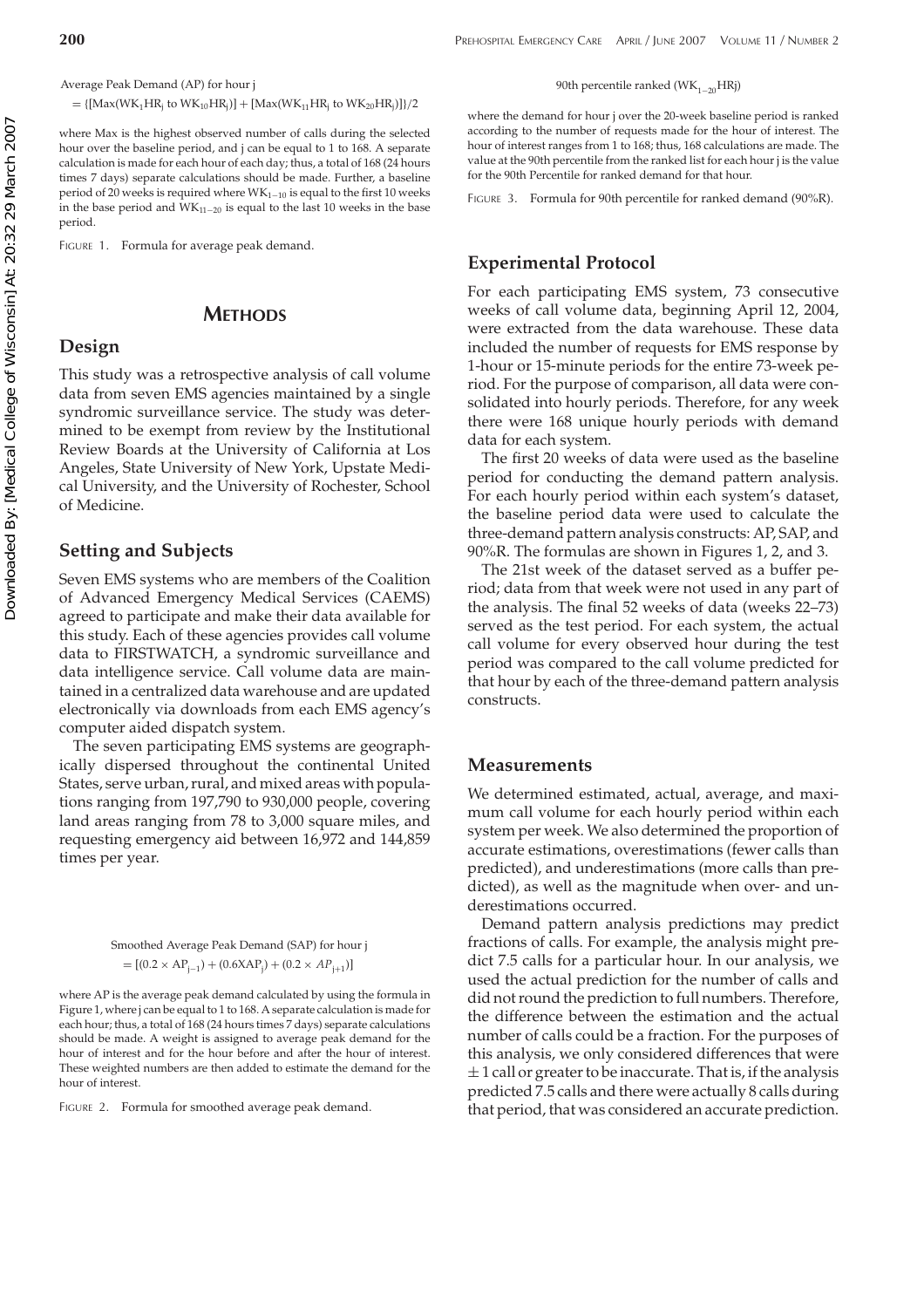When the estimations were inaccurate, we rounded to the nearest whole number by using standard methodology to summarize the number of aid requests over or under the predicted number of requests during any hourly interval.

#### **Analysis**

This is an observational study reporting all of the events over the study period; therefore, descriptive statistics were used. We report the percent of time that the predictions were accurate, overestimated, and underestimated; as well as the magnitude of any over- or underestimations.

#### **RESULTS**

The demand pattern analysis using the initial 20 weeks of data predicted hourly call volumes ranging from 2 to 28 calls, and actual demand in the 61,152 test period hourly observations ranged from 0 to 31 calls. The predictions were accurate between 10% and 19% of the time, depending which calculation method was used. When demand pattern analysis underestimated call volume, the median number of calls underestimated was between 3 and 4, and the maximum underestimation was between 19 and 24 calls. Overestimation, predicting more calls then there actually were, was much more common than underestimation. The median number of calls that was overestimated was between 1 and 2, and the maximum number was between 18 and 20 calls. Table 1 shows the frequency of under- and overestimation by the type of demand pattern analysis calculation used. Figure 4 shows the magnitude of the over- and under estimations.

TABLE 1. Accuracy of Demand Pattern Analysis Predictions

| for Ranked<br>Average Peak<br>Average Peak<br>Demand<br>Demand                                                                                                                                                                                                                    | Demand                                                                          |
|-----------------------------------------------------------------------------------------------------------------------------------------------------------------------------------------------------------------------------------------------------------------------------------|---------------------------------------------------------------------------------|
| Estimation accurate<br>10%<br>13%<br>Over estimated<br>86%<br>83%<br>$4(2-6)$ calls<br>$4(2-6)$ calls<br>Median (IOR)<br>24 calls<br>22 calls<br>Maximum<br>Underestimated<br>$4\%$<br>$4\%$<br>$1(1-2)$ call<br>Median (IOR)<br>$1(1-2)$ call<br>18 calls<br>18 calls<br>Maximum | 19%<br>75%<br>$3(2-5)$ calls<br>19 calls<br>$7\%$<br>$2(1-3)$ calls<br>20 calls |

IQR–Interquartile Range.

Although absolute accuracy in estimation occurred, depending on the construct used, between 10% and 19% of the time during the yearlong study period, the demand pattern analyses did appear to reliably predict the timing of peaks and troughs in demand. Demand pattern analysis performance did not appear to vary significantly from system to system (data not shown).

#### **DISCUSSION**

System Status Management is the process of matching the supply of EMS resources with the demand for EMS services. Some of the objectives of System Status Management are to reduce response intervals while improving fiscal and operational efficiencies.<sup>4</sup> However, there have been no previously reported scientific studies that evaluated the effect of System Status Management on response intervals. $3$  This study represents a first attempt at scientifically evaluating System Status Management by looking at a key component, the accuracy of the demand pattern analysis predictions.



FIGURE 4. Magnitude of over- and underestimates by prediction type.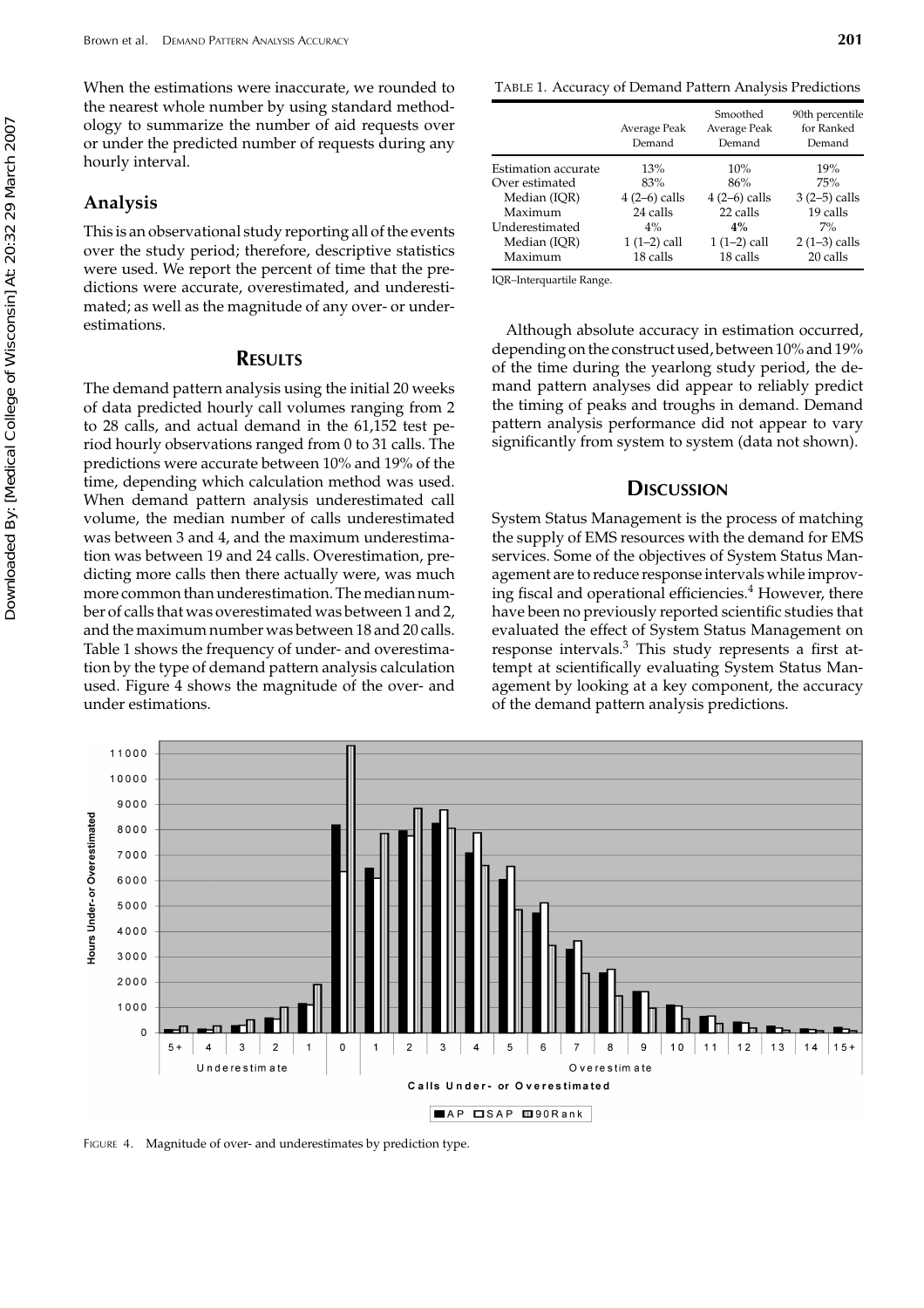We found that the predictions were accurate between 10% and 19% of the time. At face value, this does not seem very impressive. However, because the objective is to match the supply or resources with the demand for those resources, the communities served by these systems would have been adequately staffed 93%–96% of the time. The vast majority of patients had EMS resources available to respond when they called for help. Overstaffing with unused response vehicles would be the likely result of systems using demand pattern analysis to determine the amount and scheduling of EMS resources. From a financial standpoint, it may be of concern that systems would have been overstaffed between 75% and 86% of the time. However, they would have been overstaffed by only two to four ambulances; this seems like a reasonable level of excess capacity when considering the need to provide breaks for crews, variability in call duration, and the potential for disasters requiring more EMS resources.

Emergency medical services systems need some method for predicting community ambulance demand to make staffing decisions.<sup>5</sup> Use of historical data is the most obvious method for predicting community need, but it is not the only—and may not be the best—possible method. For example, there is some evidence that economic and demographic variables are related to ambulance demand.<sup>5</sup>

No method of predicting call volume will result in completely accurate demand predictions 100% of the time. Therefore, communities will need to determine what rate of overstaffing is acceptable and affordable given the risk of understaffing, because in all locations health care resources are finite. This study shows that using demand pattern analysis to predict need based on historical data will rarely result in not having enough ambulances to meet demand but will frequently result in having more ambulances available than there is demand. It is likely that in most communities this small amount of overstaffing may be desirable to ensure that all citizens have access to timely care.

# **LIMITATIONS AND FUTURE QUESTIONS**

This study is limited by its retrospective design, because we are unable to determine if there are factors that might explain the under- or overestimations. For example, we have no way to know if the cause of an underestimation was a mass casualty incident. Although EMS systems should generally be prepared for mass casualty incidents, it can be debated whether this is reason enough to maintain high levels of excess capacity.

This study included both 9-1-1 requests for aid as well as other requests that did not come through the 9- 1-1 system. Some might question the inclusion of both emergency and nonemergency calls in demand pattern analysis predictions. However, the core purpose of demand pattern analysis is to serve as a guide in determining how many EMS resources are needed to meet a community's demand for ambulance service. Therefore, the data included in this study represented all of the demand for ambulance service in the study communities both emergent and nonemergent.

The predictions made in this study were made by using the first 20 weeks of data that were provided. No attempt was made to account for changes in call volume due to seasonality or changes related to fluctuations in the local population. However, it might be challenging for EMS agencies to change staffing patterns often. It would be up to a given agency to determine how often demand pattern analysis should be conducted, but analysis once a year seems like a reasonable interval for evaluating staffing patterns.

Future studies are needed to evaluate patterns in EMS call volumes. These analyses would inform agencies as to how often they should evaluate their data and their staffing patterns. There may be better models and/or formulas for predicting future call volume, and this should be explored. In addition, while showing that demand pattern analysis accurately predicts call volume is important, System Status Management also has a geographic component. That is, it must be determined where it is most effective to place ambulances as they await the next call to minimize response time. Although many EMS systems use System Status Management to make such decisions, the practice and the methods of making such decisions have not been scientifically evaluated. Studies are needed to look at the geographic patterns of calls and the ability of system status management to address those patterns. Further, agencies typically incorporate anecdotal experience and local knowledge into demand pattern analysis estimations when establishing their staffing patterns. Although this might be more difficult to scientifically evaluate, it is important to determine if these anecdotal data improve predictions. Finally, it must be determined if demand pattern analysis, the process of changing staffing levels, System Status Management, and the practice of moving staff throughout a region actually improve response times, decrease system costs, or affect patient outcomes.

#### **CONCLUSION**

Generally, Demand Pattern Analysis estimated or overestimated call volume, making it a reasonable predictor for ambulance staffing patterns. However, it did underestimate call volume between 4% and 7% of the time. Communities need to determine if these rates of over- and underestimation are acceptable given their resources and local priorities.

The authors thank the Coalition of Advanced Emergency Medical Services (CAEMS) for providing the data and funding for this study.